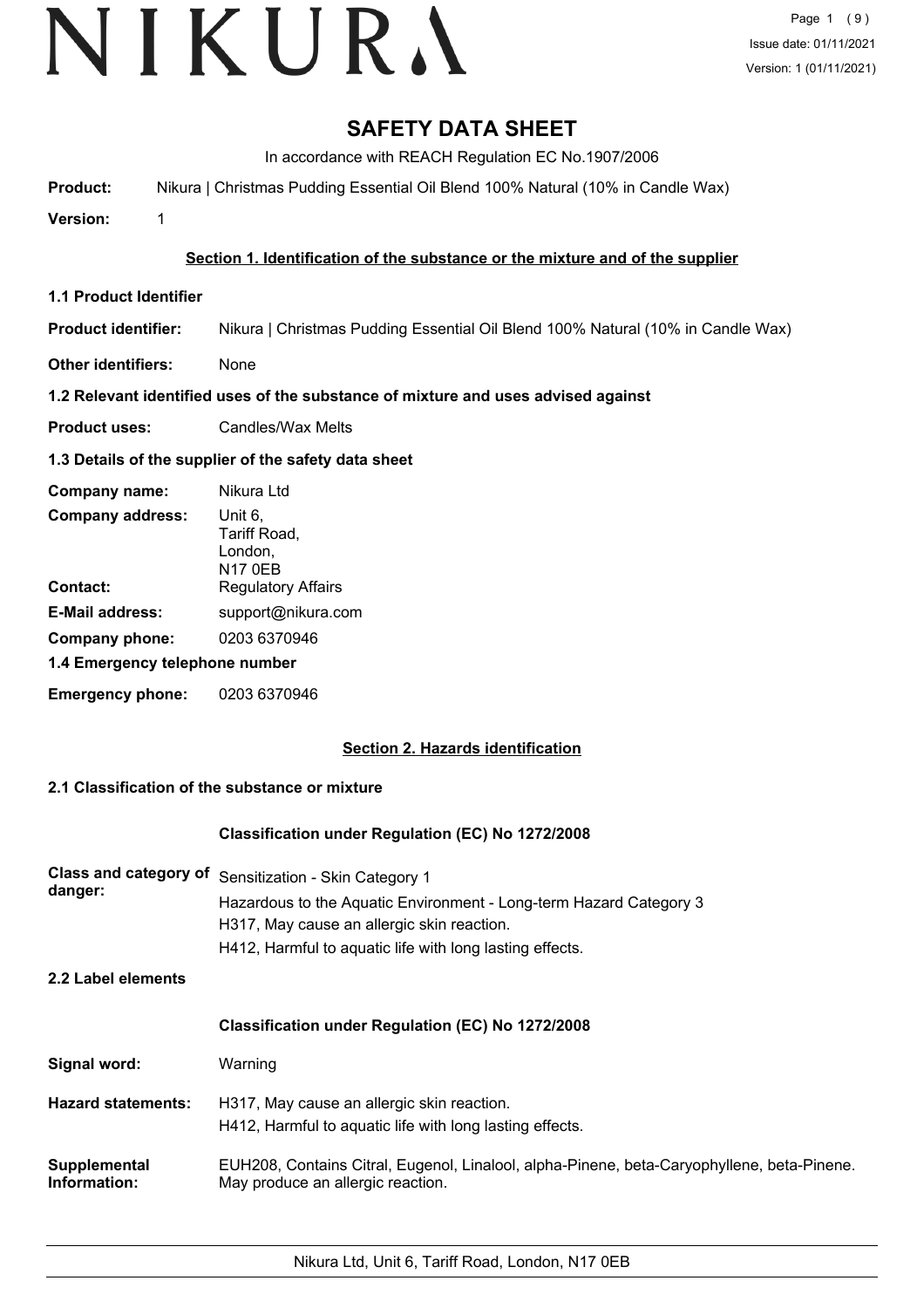# **SAFETY DATA SHEET**

In accordance with REACH Regulation EC No.1907/2006

**Product:** Nikura | Christmas Pudding Essential Oil Blend 100% Natural (10% in Candle Wax)

P261, Avoid breathing vapour or dust.

### **Version:** 1

#### **Precautionary statements:**

P272, Contaminated work clothing should not be allowed out of the workplace. P273, Avoid release to the environment. P280, Wear protective gloves/eye protection/face protection. P302/352, IF ON SKIN: Wash with plenty of soap and water. P333/313, If skin irritation or rash occurs: Get medical advice/attention. P363, Wash contaminated clothing before reuse.

P501, Dispose of contents/container to approved disposal site, in accordance with local regulations.



### **2.3 Other hazards**

**Other hazards:** None

**Section 3. Composition / information on ingredients**

## **3.2 Mixtures**

#### **Contains:**

| <b>Name</b>         | <b>CAS</b> | EC.       | <b>REACH Registration</b><br>No. | %     | <b>Classification for</b><br>(CLP) 1272/2008                                                                                                             |
|---------------------|------------|-----------|----------------------------------|-------|----------------------------------------------------------------------------------------------------------------------------------------------------------|
| <b>I</b> d-Limonene | 5989-27-5  | 227-813-5 |                                  | 1.98% | Flam. Liq. 3-Skin Irrit.<br>2-Skin Sens. 1B-Asp.<br>Tox 1-Aquatic Acute 1-<br>Aquatic Chronic 3;<br>H226-H304-H315-<br>H317-H400-H412.-                  |
| Itrans-Anethole     | 4180-23-8  | 224-052-0 |                                  | 1.76% | Skin Sens. 1B;H317,-                                                                                                                                     |
| Eugenol             | 97-53-0    | 202-589-1 |                                  | 0.67% | Eye Irrit. 2-Skin Sens.<br>1B:H317-H319.-                                                                                                                |
| Ibeta-Pinene        | 127-91-3   | 204-872-5 |                                  | 0.51% | Flam. Liq. 3-Skin Irrit.<br>2-Skin Sens. 1B-Asp.<br>Tox 1-Aquatic Acute 1-<br>Aquatic Chronic 1;<br>H226-H304-H315-<br>lH317-H410.-                      |
| alpha-Pinene        | 80-56-8    | 201-291-9 |                                  | 0.50% | Flam. Lig. 3-Acute Tox.<br>4-Skin Irrit, 2-Skin<br>Sens. 1B-Asp. Tox 1-<br>Aquatic Acute 1-<br>Aquatic Chronic 1;<br>H226-H302-H304-<br>H315-H317-H410.- |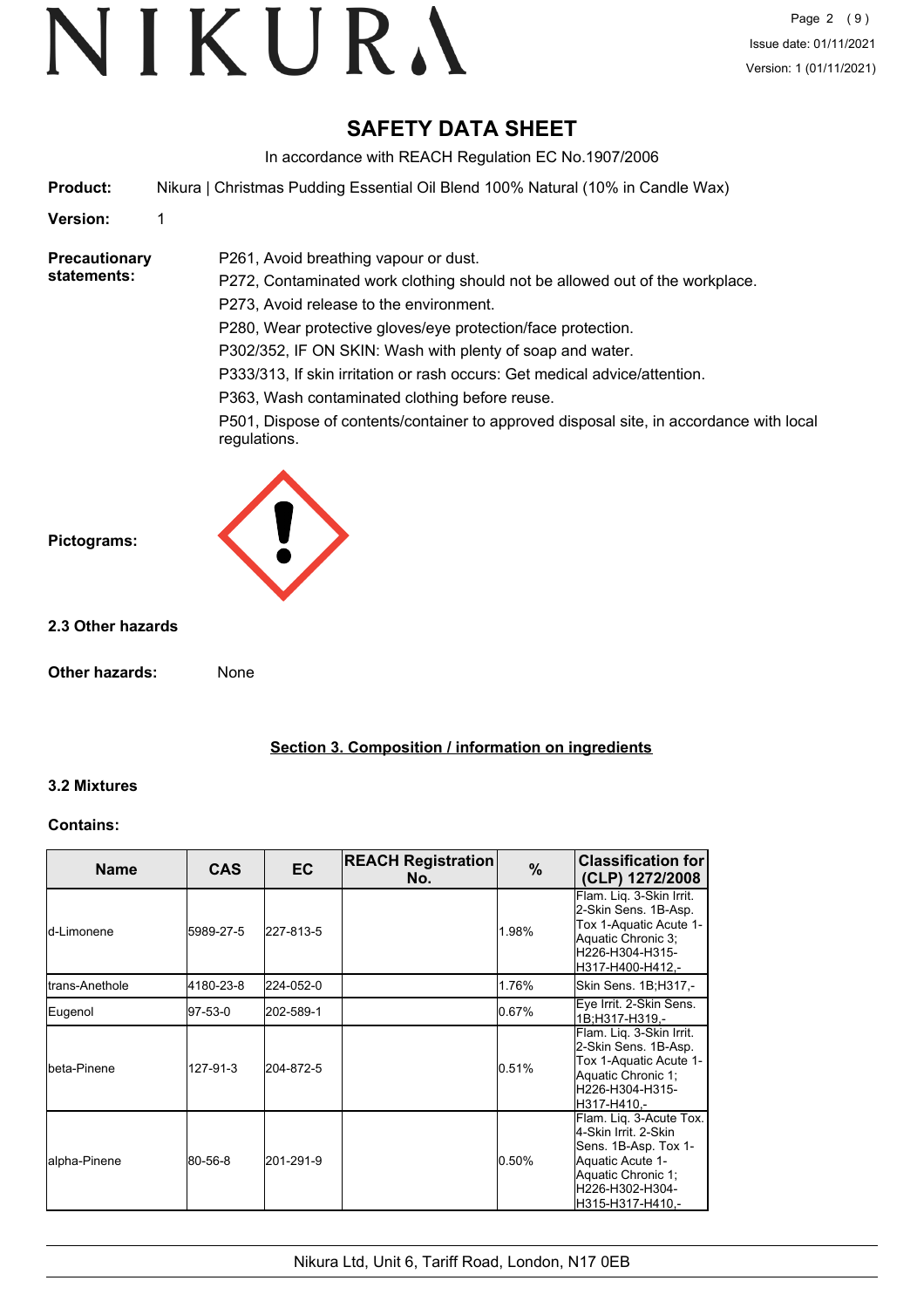# VIKURA

# **SAFETY DATA SHEET**

In accordance with REACH Regulation EC No.1907/2006

**Product:** Nikura | Christmas Pudding Essential Oil Blend 100% Natural (10% in Candle Wax)

#### **Version:** 1

| Cinnamaldehyde      | 104-55-2    | 203-213-9 | 0.30% | Acute Tox. 4-Skin Irrit.<br>2-Eye Irrit. 2-Skin<br>Sens. 1A-Aquatic<br>Chronic 3;H312-H315-<br>H317-H319-H412.- |
|---------------------|-------------|-----------|-------|-----------------------------------------------------------------------------------------------------------------|
| Linalool            | 178-70-6    | 201-134-4 | 0.30% | Skin Irrit. 2-Eye Irrit. 2-<br>Skin Sens. 1B;H315-<br>lH317-H319.-                                              |
| beta-Caryophyllene  | 87-44-5     | 201-746-1 | 0.16% | Skin Sens. 1B-Asp.<br>Tox 1-Aquatic Chronic<br>4:H304-H317-H413.-                                               |
| <b>Citral</b>       | 5392-40-5   | 226-394-6 | 0.13% | Skin Irrit. 2-Eye Irrit. 2-<br>Skin Sens. 1,H315-<br>lH317-H319.-                                               |
| lp-Mentha-1,4-diene | $ 99-85-4 $ | 202-794-6 | 0.10% | Flam. Lig. 3-Repr. 2-<br>Asp. Tox 1; H226-H304-<br>IH361.-                                                      |

#### **Substances with Community workplace exposure limits:**

Not Applicable

**Substances that are persistent, bioaccumulative and toxic or very persistent and very bioaccumulative, greater than 0.1%:**

Not Applicable

#### **Section 4. First-aid measures**

#### **4.1 Description of first aid measures**

| Inhalation:           | Remove from exposure site to fresh air, keep at rest, and obtain medical attention.          |
|-----------------------|----------------------------------------------------------------------------------------------|
| Eye exposure:         | Flush immediately with water for at least 15 minutes. Contact physician if symptoms persist. |
| <b>Skin exposure:</b> | IF ON SKIN: Wash with plenty of soap and water.                                              |
| Ingestion:            | Rinse mouth with water and obtain medical attention.                                         |

#### **4.2 Most important symptoms and effects, both acute and delayed**

May cause an allergic skin reaction.

#### **4.3 Indication of any immediate medical attention and special treatment needed**

None expected, see Section 4.1 for further information.

## **SECTION 5: Firefighting measures**

#### **5.1 Extinguishing media**

Suitable media: Carbon dioxide, Dry chemical, Foam.

## **5.2 Special hazards arising from the substance or mixture**

In case of fire, may be liberated: Carbon monoxide, Unidentified organic compounds.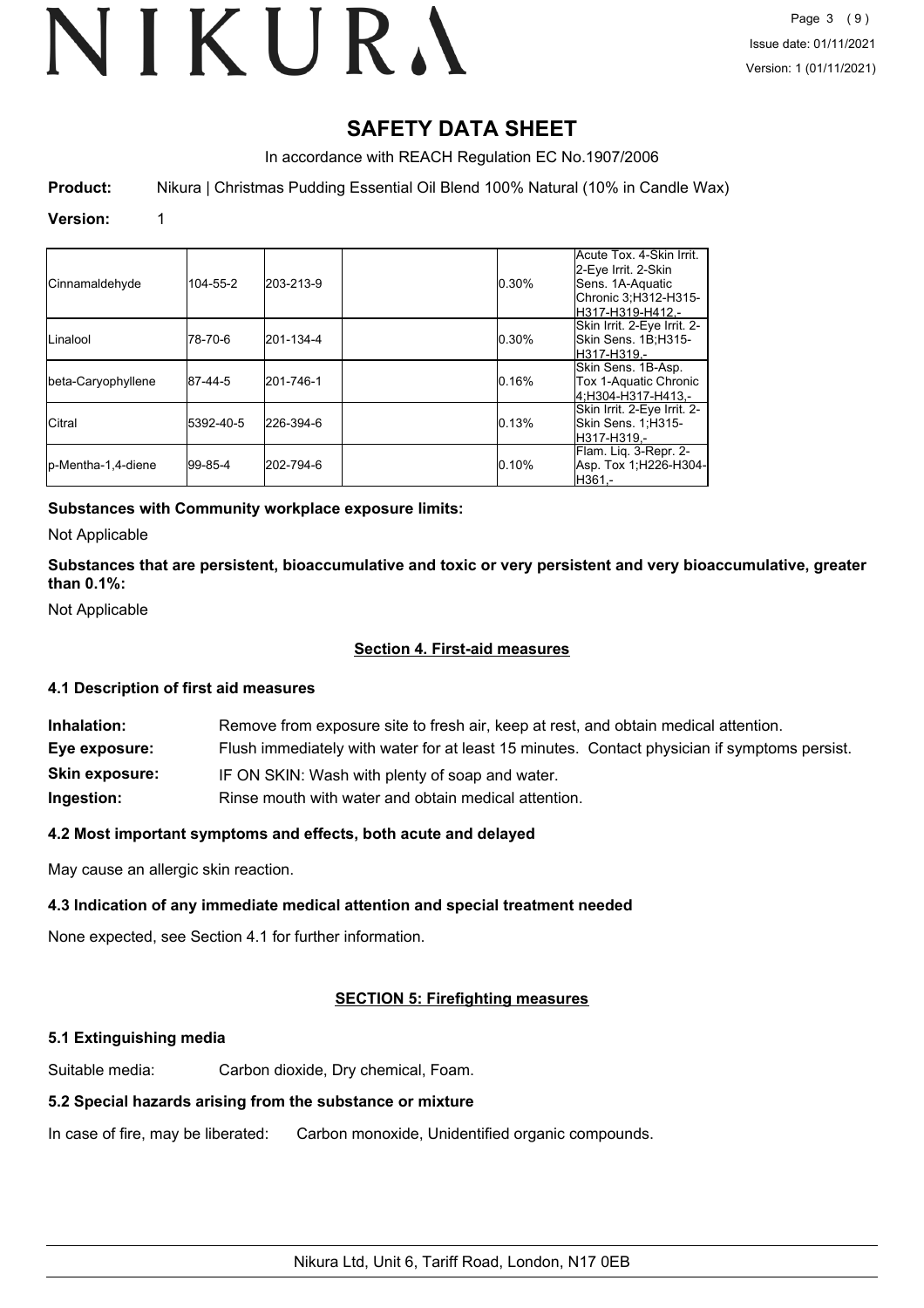# VIKURA

# **SAFETY DATA SHEET**

In accordance with REACH Regulation EC No.1907/2006

**Product:** Nikura | Christmas Pudding Essential Oil Blend 100% Natural (10% in Candle Wax)

**Version:** 1

#### **5.3 Advice for fire fighters:**

In case of insufficient ventilation, wear suitable respiratory equipment.

#### **Section 6. Accidental release measures**

#### **6.1 Personal precautions, protective equipment and emergency procedures:**

Avoid inhalation. Avoid contact with skin and eyes. See protective measures under Section 7 and 8.

#### **6.2 Environmental precautions:**

Keep away from drains, surface and ground water, and soil.

#### **6.3 Methods and material for containment and cleaning up:**

Remove ignition sources. Provide adequate ventilation. Avoid excessive inhalation of vapours. Contain spillage immediately by use of sand or inert powder. Dispose of according to local regulations.

#### **6.4 Reference to other sections:**

Also refer to sections 8 and 13.

#### **Section 7. Handling and storage**

#### **7.1 Precautions for safe handling:**

Keep away from heat, sparks, open flames and hot surfaces. - No smoking. Use personal protective equipment as required. Use in accordance with good manufacturing and industrial hygiene practices. Use in areas with adequate ventilation Do not eat, drink or smoke when using this product.

#### **7.2 Conditions for safe storage, including any incompatibilities:**

Store in a well-ventilated place. Keep container tightly closed. Keep cool. Ground/bond container and receiving equipment. Use explosion-proof electrical, ventilating and lighting equipment. Use only non-sparking tools. Take precautionary measures against static discharge.

#### **7.3 Specific end use(s):**

Candles/Wax Melts: Use in accordance with good manufacturing and industrial hygiene practices.

#### **Section 8. Exposure controls/personal protection**

#### **8.1 Control parameters**

Workplace exposure limits: Not Applicable

#### **8.2 Exposure Controls**

#### **Eye / Skin Protection**

Wear protective gloves/eye protection/face protection

#### **Respiratory Protection**

Nikura Ltd, Unit 6, Tariff Road, London, N17 0EB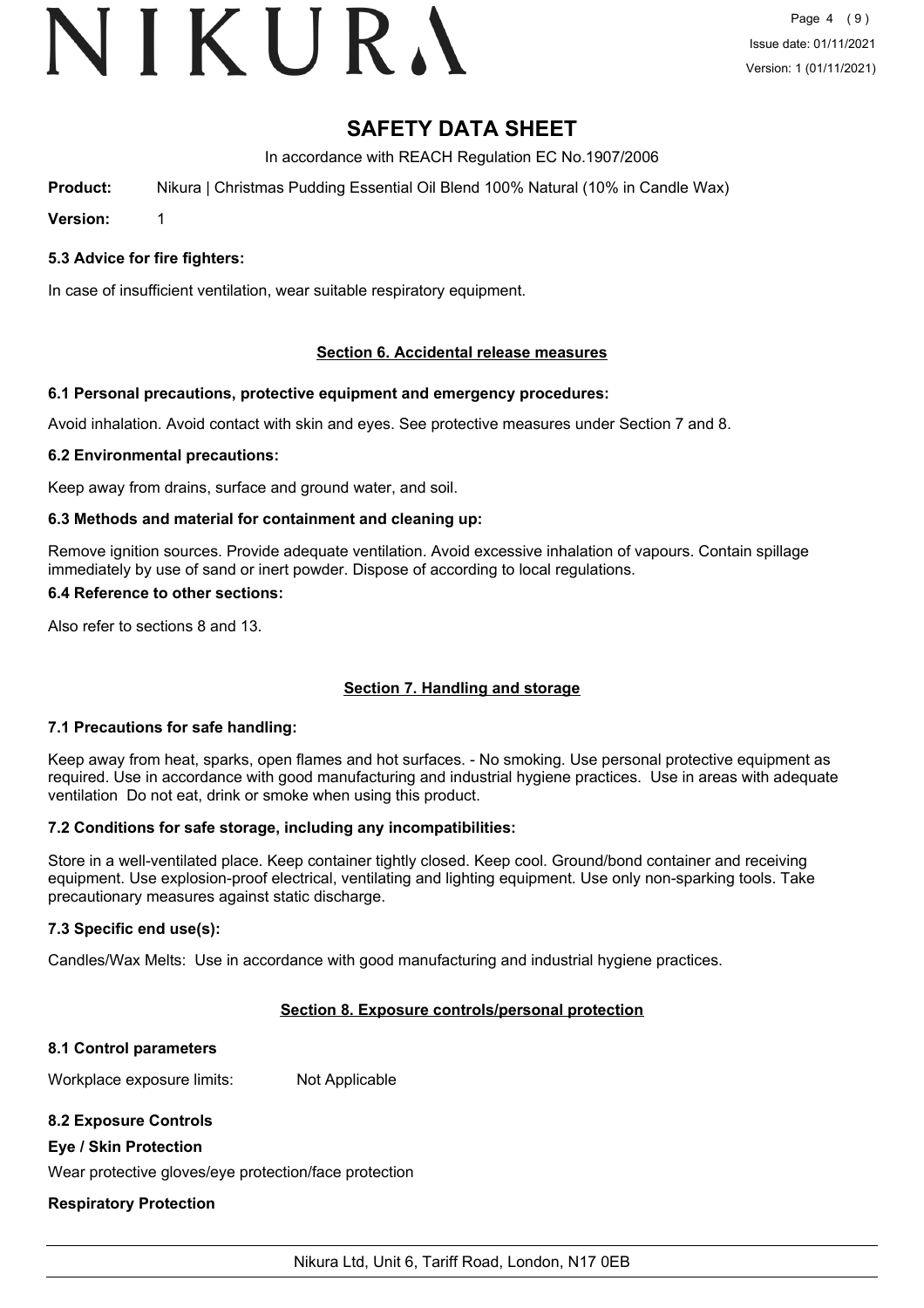# VIKURA

# **SAFETY DATA SHEET**

In accordance with REACH Regulation EC No.1907/2006

**Product:** Nikura | Christmas Pudding Essential Oil Blend 100% Natural (10% in Candle Wax)

**Version:** 1

Under normal conditions of use and where adequate ventilation is available to prevent build up of excessive vapour, this material should not require special engineering controls. However, in conditions of high or prolonged use, or high temperature or other conditions which increase exposure, the following engineering controls can be used to minimise exposure to personnel: a) Increase ventilation of the area with local exhaust ventilation. b) Personnel can use an approved, appropriately fitted respirator with organic vapour cartridge or canisters and particulate filters. c) Use closed systems for transferring and processing this material.

Also refer to Sections 2 and 7.

#### **Section 9. Physical and chemical properties**

#### **9.1 Information on basic physical and chemical properties**

| Appearance:                                   | Not determined                               |
|-----------------------------------------------|----------------------------------------------|
| Odour:                                        | Not determined                               |
| <b>Odour threshold:</b>                       | Not determined                               |
| pH:                                           | Not determined                               |
| Melting point / freezing point:               | Not determined                               |
| Initial boiling point / range:                | Not determined                               |
| <b>Flash point:</b>                           | > 200 °C                                     |
| <b>Evaporation rate:</b>                      | Not determined                               |
| Flammability (solid, gas):                    | Not determined                               |
| Upper/lower flammability or explosive limits: | Product does not present an explosion hazard |
| Vapour pressure:                              | Not determined                               |
| Vapour density:                               | Not determined                               |
| <b>Relative density:</b>                      | Not determined                               |
| Solubility(ies):                              | Not determined                               |
| Partition coefficient: n-octanol/water:       | Not determined                               |
| Auto-ignition temperature:                    | Not determined                               |
| <b>Decomposition temperature:</b>             | Not determined                               |
| <b>Viscosity:</b>                             | Not determined                               |
| <b>Explosive properties:</b>                  | Not expected                                 |
| <b>Oxidising properties:</b>                  | Not expected                                 |
|                                               |                                              |

**9.2 Other information:** None available

## **Section 10. Stability and reactivity**

#### **10.1 Reactivity:**

Presents no significant reactivity hazard, by itself or in contact with water.

#### **10.2 Chemical stability:**

Good stability under normal storage conditions.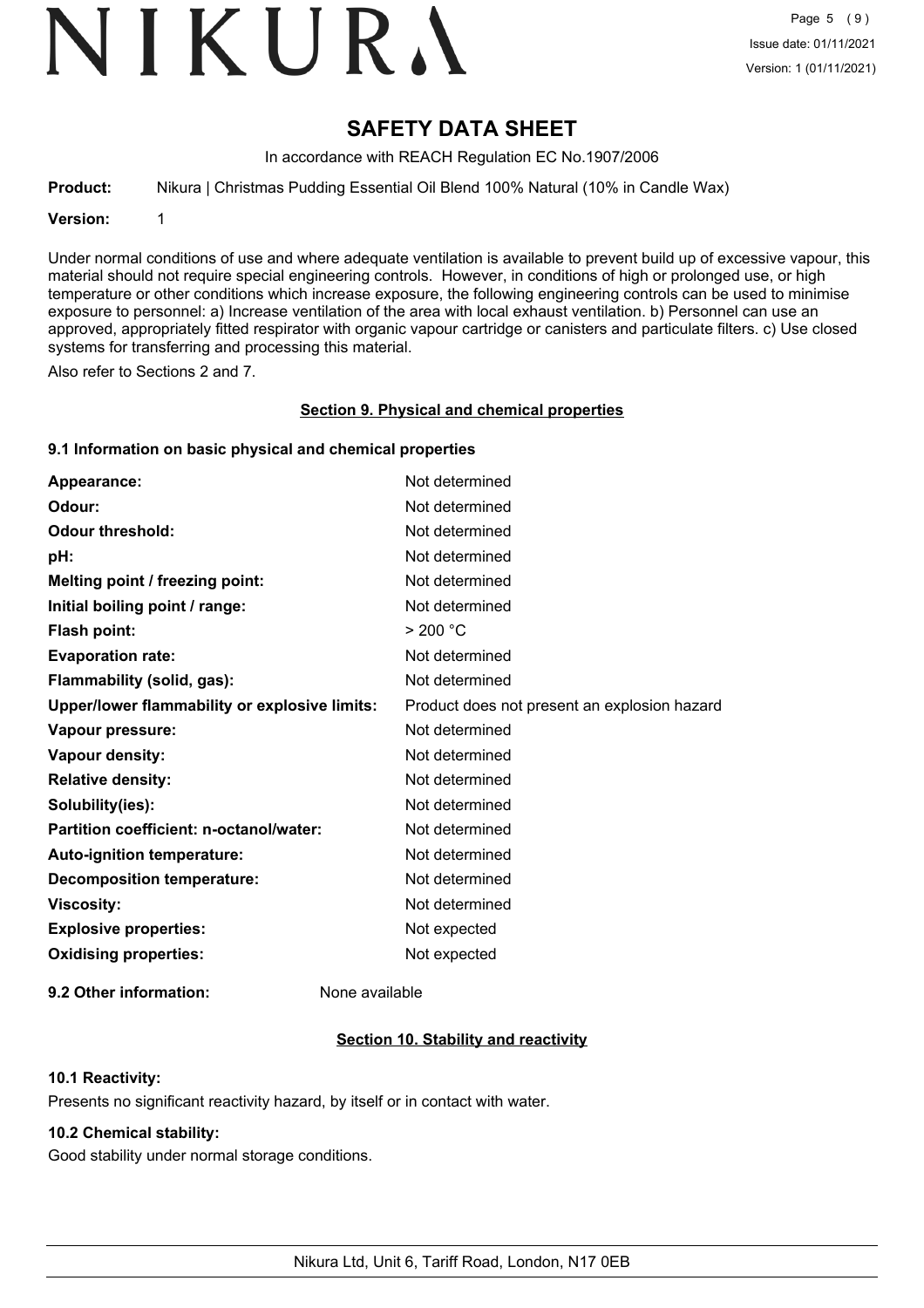# **SAFETY DATA SHEET**

In accordance with REACH Regulation EC No.1907/2006

**Product:** Nikura | Christmas Pudding Essential Oil Blend 100% Natural (10% in Candle Wax)

**Version:** 1

**10.3 Possibility of hazardous reactions:**

Not expected under normal conditions of use.

#### **10.4 Conditions to avoid:**

Avoid extreme heat.

### **10.5 Incompatible materials:**

Avoid contact with strong acids, alkalis or oxidising agents.

#### **10.6 Hazardous decomposition products:**

Not expected.

### **Section 11. Toxicological information**

#### **11.1 Information on toxicological effects**

This mixture has not been tested as a whole for health effects. The health effects have been calculated using the methods outlined in Regulation (EC) No 1272/2008 (CLP).

| <b>Acute Toxicity:</b>                    | Based on available data the classification criteria are not met. |
|-------------------------------------------|------------------------------------------------------------------|
| <b>Acute Toxicity Oral</b>                | >5000                                                            |
| <b>Acute Toxicity Dermal</b>              | Not Applicable                                                   |
| <b>Acute Toxicity Inhalation</b>          | Not Available                                                    |
| <b>Skin corrosion/irritation:</b>         | Based on available data the classification criteria are not met. |
| Serious eye damage/irritation:            | Based on available data the classification criteria are not met. |
| <b>Respiratory or skin sensitisation:</b> | Sensitization - Skin Category 1                                  |
| Germ cell mutagenicity:                   | Based on available data the classification criteria are not met. |
| Carcinogenicity:                          | Based on available data the classification criteria are not met. |
| <b>Reproductive toxicity:</b>             | Based on available data the classification criteria are not met. |
| <b>STOT-single exposure:</b>              | Based on available data the classification criteria are not met. |
| <b>STOT-repeated exposure:</b>            | Based on available data the classification criteria are not met. |
| <b>Aspiration hazard:</b>                 | Based on available data the classification criteria are not met. |

## **Information about hazardous ingredients in the mixture** Not Applicable

Refer to Sections 2 and 3 for additional information.

## **Section 12. Ecological information**

#### **12.1 Toxicity:**

| Harmful to aquatic life with long lasting effects. |               |
|----------------------------------------------------|---------------|
| 12.2 Persistence and degradability:                | Not available |
| 12.3 Bioaccumulative potential:                    | Not available |
| 12.4 Mobility in soil:                             | Not available |
| 12.5 Results of PBT and vPvB assessment:           |               |

This substance does not meet the PBT/vPvB criteria of REACH, annex XIII.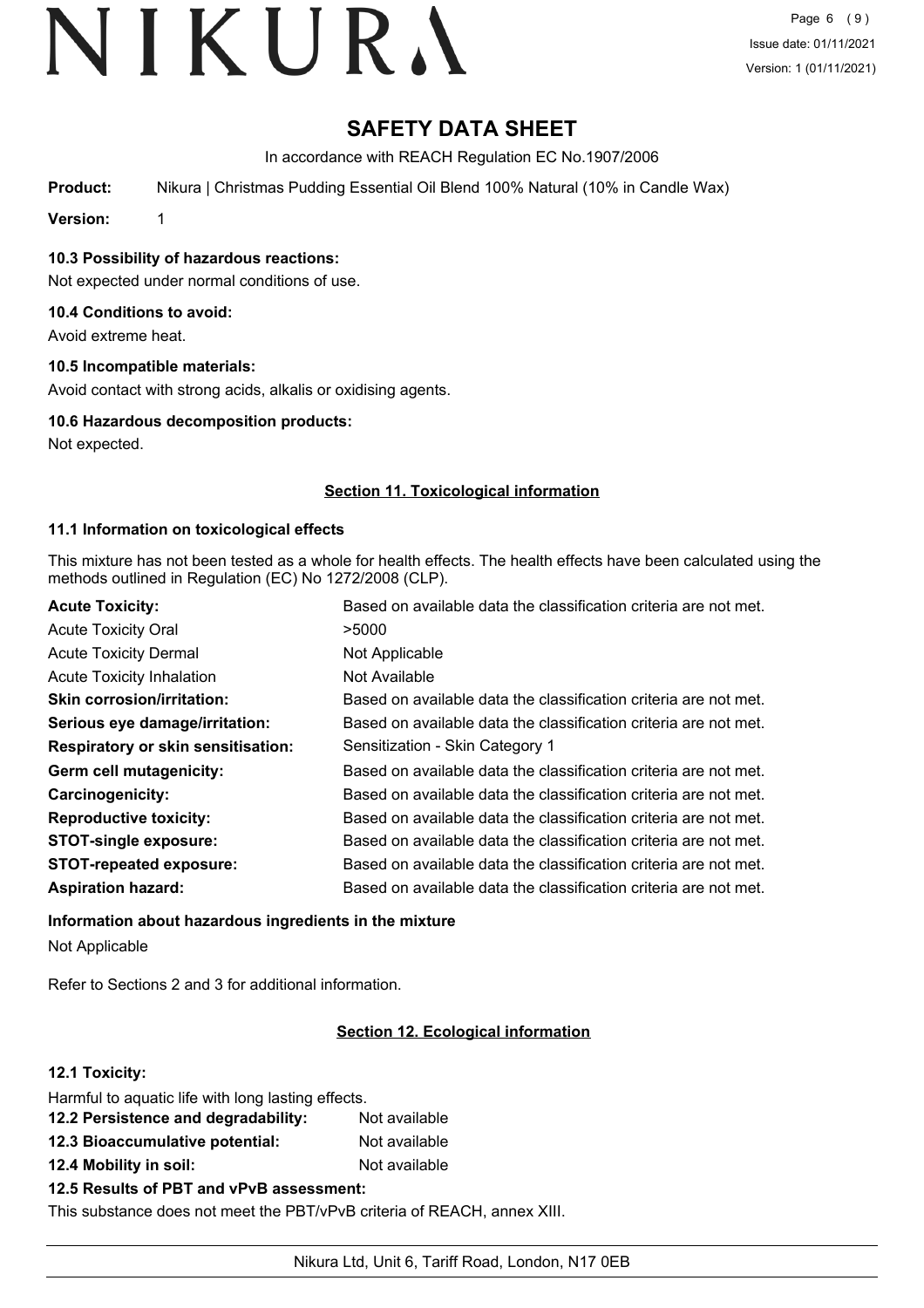# **SAFETY DATA SHEET**

In accordance with REACH Regulation EC No.1907/2006

| Nikura   Christmas Pudding Essential Oil Blend 100% Natural (10% in Candle Wax)<br><b>Product:</b> |  |
|----------------------------------------------------------------------------------------------------|--|
|----------------------------------------------------------------------------------------------------|--|

**Version:** 1

**12.6 Other adverse effects:** Not available

## **Section 13. Disposal considerations**

#### **13.1 Waste treatment methods:**

Dispose of in accordance with local regulations. Avoid disposing into drainage systems and into the environment. Empty containers should be taken to an approved waste handling site for recycling or disposal.

#### **Section 14. Transport information**

| 14.1 UN number:                    | Not classified                              |
|------------------------------------|---------------------------------------------|
| 14.2 UN Proper Shipping Name:      | -                                           |
| 14.3 Transport hazard class(es):   | Not classified                              |
| <b>Sub Risk:</b>                   | Not classified                              |
| 14.4. Packing Group:               | Not classified                              |
| <b>14.5 Environmental hazards:</b> | Not environmentally hazardous for transport |
| 14.6 Special precautions for user: | None additional                             |
|                                    |                                             |

**14.7 Transport in bulk according to Annex II of MARPOL73/78 and the IBC Code:**

Not classified

#### **Section 15. Regulatory information**

## **15.1 Safety, health and environmental regulations/legislation specific for the substance or mixture** None additional

#### **15.2 Chemical Safety Assessment**

A Chemical Safety Assessment has not been carried out for this product.

#### **Section 16. Other information**

| <b>Concentration % Limits:</b>  | EH C3=24.15% SS 1=32.89% |
|---------------------------------|--------------------------|
| <b>Total Fractional Values:</b> | EH C3=4.14 SS 1=3.04     |

**Key to revisions:**

Not applicable

#### **Key to abbreviations:**

| <b>Abbreviation</b> | Meaning                                                            |
|---------------------|--------------------------------------------------------------------|
| Acute Tox, 4        | Acute Toxicity - Oral Category 4                                   |
| Acute Tox, 4        | Acute Toxicity - Dermal Category 4                                 |
| Aquatic Acute 1     | Hazardous to the Aquatic Environment - Acute Hazard Category 1     |
| Aquatic Chronic 1   | Hazardous to the Aquatic Environment - Long-term Hazard Category 1 |
| Aquatic Chronic 3   | Hazardous to the Aquatic Environment - Long-term Hazard Category 3 |
| Aquatic Chronic 4   | Hazardous to the Aquatic Environment - Long-term Hazard Category 4 |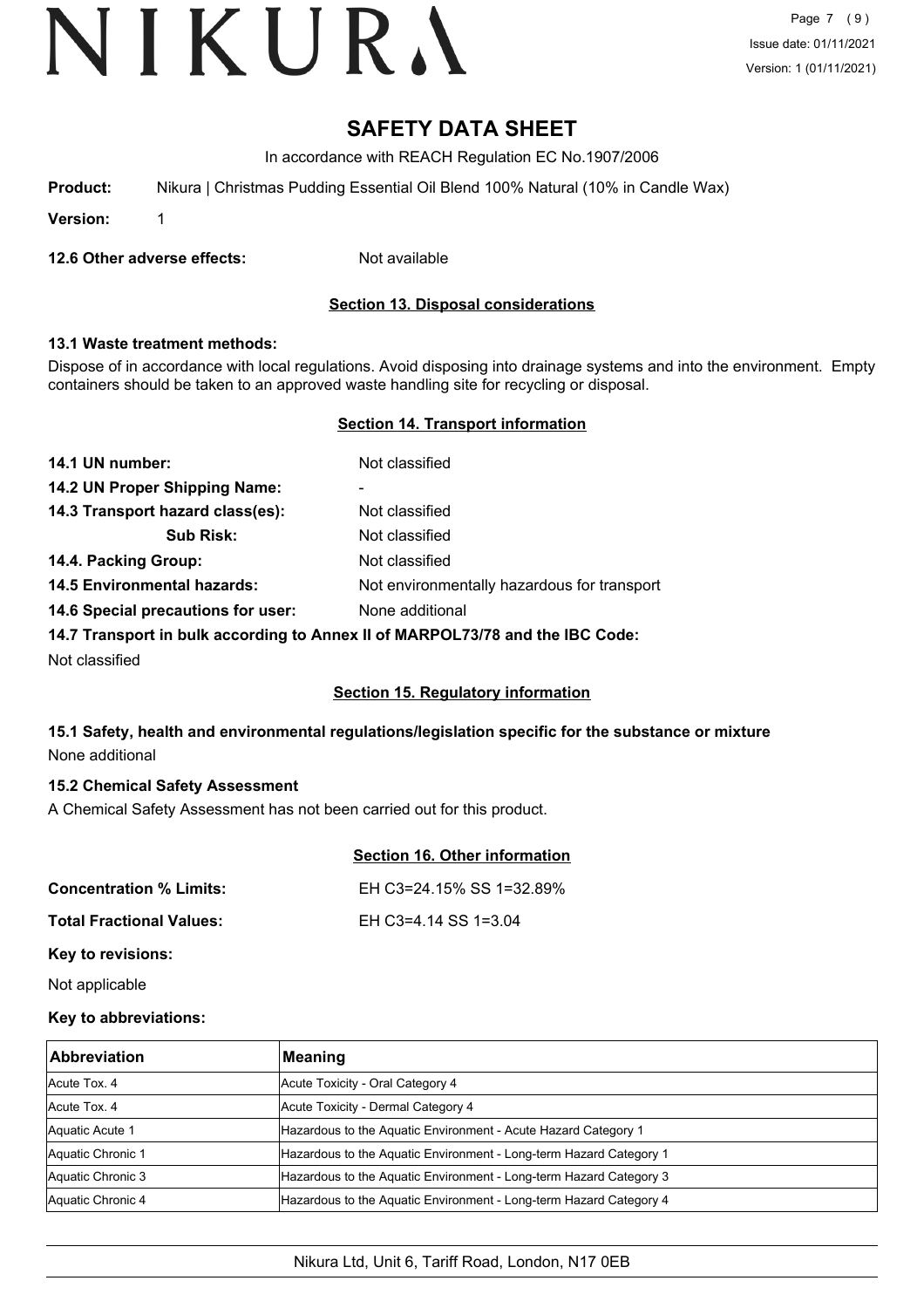# **SAFETY DATA SHEET**

In accordance with REACH Regulation EC No.1907/2006

**Product:** Nikura | Christmas Pudding Essential Oil Blend 100% Natural (10% in Candle Wax)

### **Version:** 1

| Asp. Tox 1       | Aspiration Hazard Category 1                                                                                                       |
|------------------|------------------------------------------------------------------------------------------------------------------------------------|
| Eye Irrit. 2     | Eye Damage / Irritation Category 2                                                                                                 |
| Flam. Liq. 3     | Flammable Liquid, Hazard Category 3                                                                                                |
| H226             | Flammable liquid and vapour.                                                                                                       |
| H302             | Harmful if swallowed.                                                                                                              |
| H304             | May be fatal if swallowed and enters airways.                                                                                      |
| H312             | Harmful in contact with skin.                                                                                                      |
| H315             | Causes skin irritation.                                                                                                            |
| H317             | May cause an allergic skin reaction.                                                                                               |
| H319             | Causes serious eye irritation.                                                                                                     |
| H361             | Suspected of damaging fertility or the unborn child (exposure route).                                                              |
| H400             | Very toxic to aquatic life.                                                                                                        |
| H410             | Very toxic to aquatic life with long lasting effects.                                                                              |
| H412             | Harmful to aquatic life with long lasting effects.                                                                                 |
| H413             | May cause long lasting harmful effects to aquatic life.                                                                            |
| P <sub>202</sub> | Do not handle until all safety precautions have been read and understood.                                                          |
| P210             | Keep away from heat, sparks, open flames and hot surfaces. - No smoking.                                                           |
| P233             | Keep container tightly closed.                                                                                                     |
| P240             | Ground/bond container and receiving equipment.                                                                                     |
| P241             | Use explosion-proof electrical, ventilating and lighting equipment.                                                                |
| P242             | Use only non-sparking tools.                                                                                                       |
| P243             | Take precautionary measures against static discharge.                                                                              |
| P261             | Avoid breathing vapour or dust.                                                                                                    |
| P <sub>264</sub> | Wash hands and other contacted skin thoroughly after handling.                                                                     |
| P270             | Do not eat, drink or smoke when using this product.                                                                                |
| P272             | Contaminated work clothing should not be allowed out of the workplace.                                                             |
| P273             | Avoid release to the environment.                                                                                                  |
| P280             | Wear protective gloves/eye protection/face protection.                                                                             |
| P301/310         | IF SWALLOWED: Immediately call a POISON CENTER or doctor/physician.                                                                |
| P302/352         | IF ON SKIN: Wash with plenty of soap and water.                                                                                    |
| P303/361/353     | IF ON SKIN (or hair): Remove/take off immediately all contaminated clothing. Rinse skin with water/shower.                         |
| P305/351/338     | IF IN EYES: Rinse cautiously with water for several minutes. Remove contact lenses, if present and easy to<br>do. Continue rinsing |
| P308/313         | IF exposed or concerned: Get medical advice/attention.                                                                             |
| P312             | Call a POISON CENTRE or doctor/physician if you feel unwell.                                                                       |
| P330             | Rinse mouth.                                                                                                                       |
| P331             | Do not induce vomiting.                                                                                                            |
| P333/313         | If skin irritation or rash occurs: Get medical advice/attention.                                                                   |
| P337/313         | If eye irritation persists: Get medical advice/attention.                                                                          |
| P362             | Take off contaminated clothing and wash before reuse.                                                                              |
| P363             | Wash contaminated clothing before reuse.                                                                                           |
| P370/378         | In case of fire: Use carbon dioxide, dry chemical, foam for extinction.                                                            |